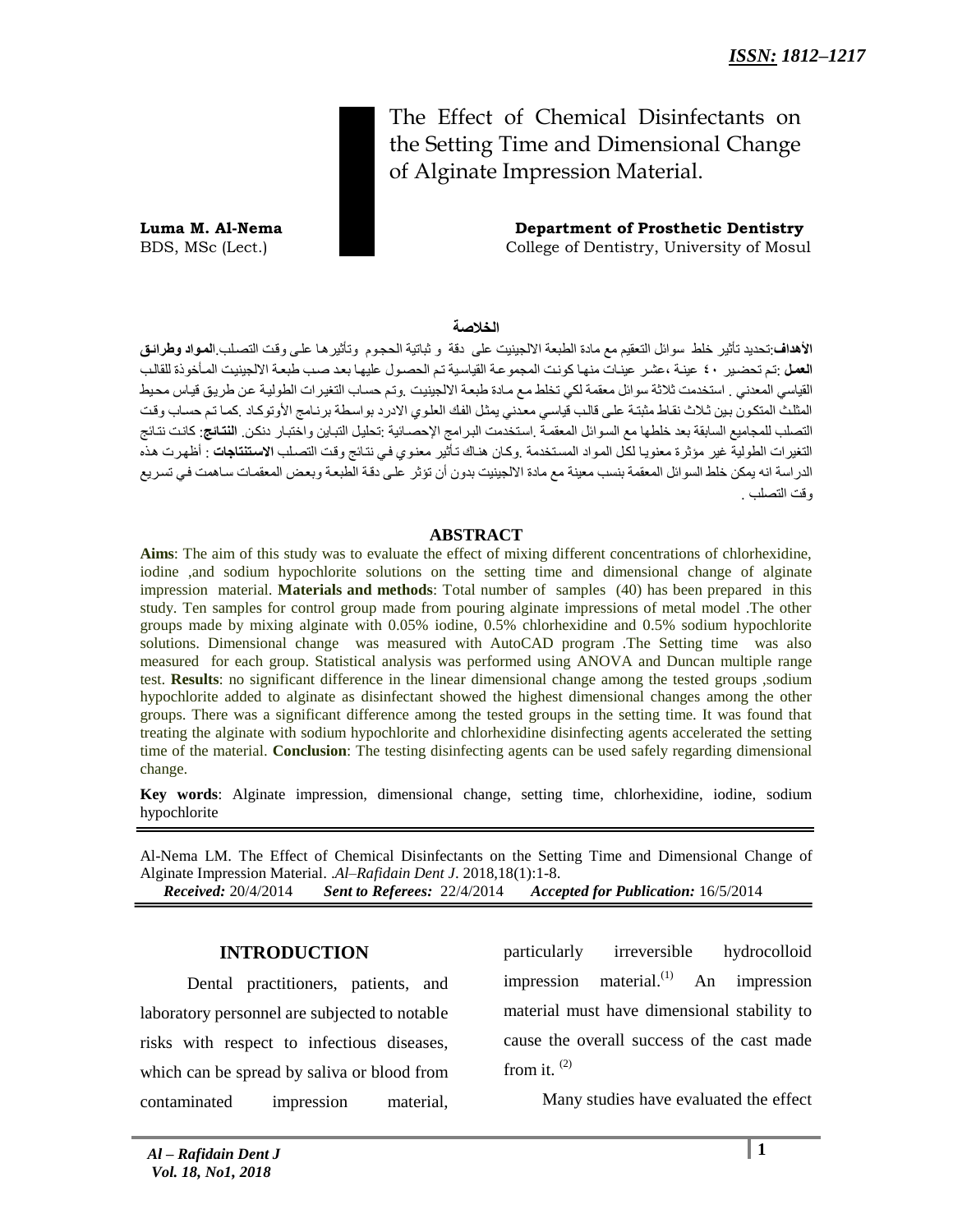of various disinfectants and methods of disinfecting impression materials, but the results of those studies varied widely. The role of a disinfectant should, ideally, be of a dual purpose, it must be an effective antimicrobial agent, yet cause no adverse response to the dimensional accuracy and surface features of the impression material and the resultant gypsum cast.<sup>(3)</sup>

 Several methods of disinfection for alginate impression materials were proposed. Spray and immersion methods are the two most widely used techniques in clinical practice. However, these conventional strategies present several disadvantages like loss of surface detail and dimensional inaccuracy of the impression. $(4)$ Due to the difficulties with the disinfection of alginate impression materials, selfdisinfecting alginate impression materials were developed. Studies have shown that this technique demonstrated better dimensional stability than spray and immersion techniques, and saved disinfection time.  $(5, 6, 7)$  for most of the selfdisinfecting irreversible hydrocolloid impression materials, disinfectants are

impregnated into the powder of impression material and few attempts have been made to add disinfectants into the mixing liquid. $(8)$ 

 Therefore, the aim of the present investigation was to examine the effect of several disinfecting solutions on alginate impression material. The objectives to achieve this aim were: To assess the dimensional accuracy and to assess the setting time.

#### **MATERIALS AND METHODS**

 In this study the impression material used was alginate Hydrogum**-** soft (Zhermack-Italy) .The disinfectant solution used were: 0.05% iodine solution (Konix –Germany) 0.5 % chlorhexidine gluconate (Tosel-

Turkey)

0.5% sodium hypochlorite (Clorox-Saudi Arabia)

A metal model resembles the maxillary edentulous alveolar ridge with 3 reference marks were used for this study, one of the marks was found on the anterior region near the incisive papilla, the other two marks were positioned on the right and the left  $2<sup>nd</sup>$ premolar region (Figure 1).



Figure (1): Metal model with Reference points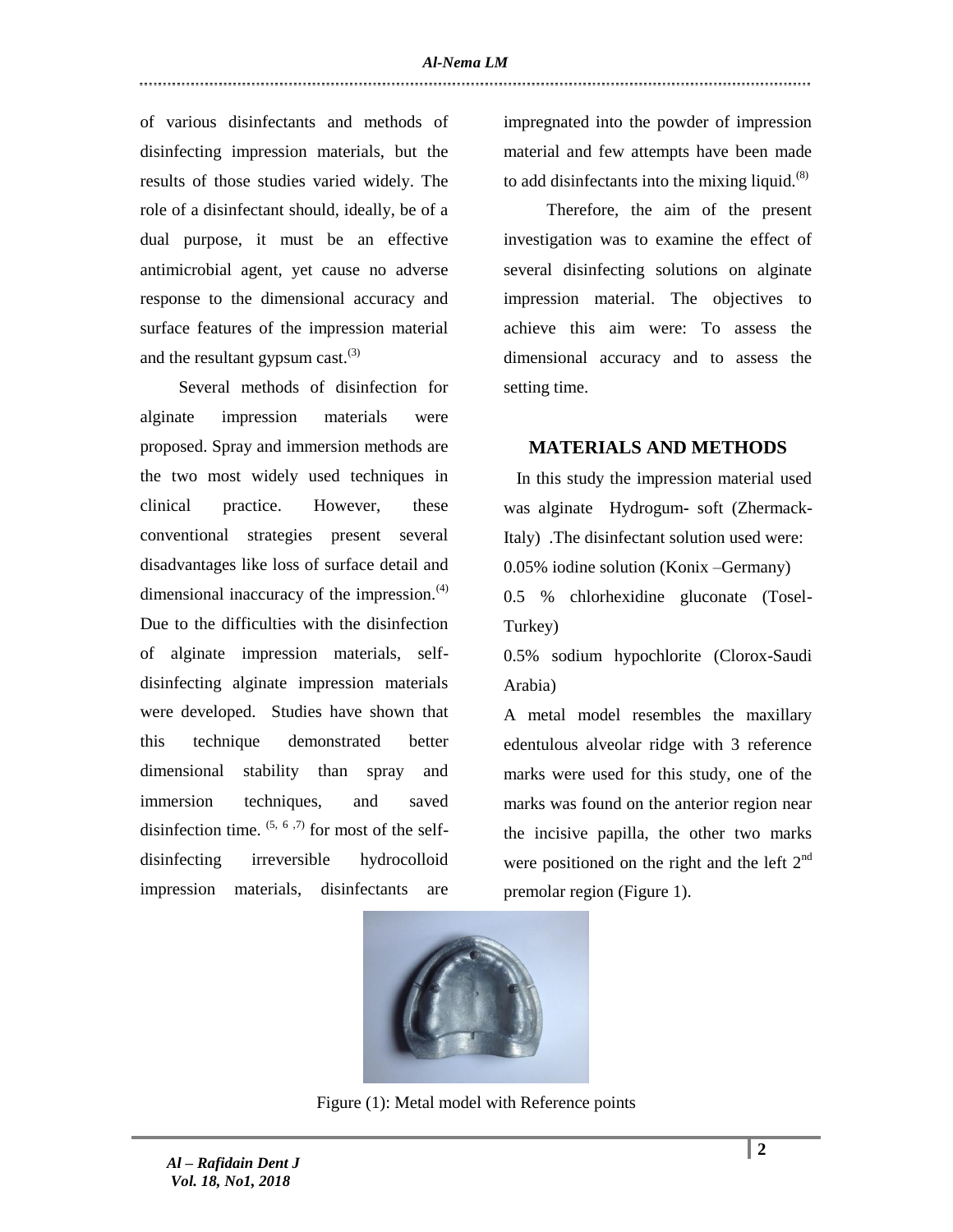The using of metal mold to measure the dimensional accuracy of the material was documented by many researchers.  $(9,10)$ . The rubber-mixing bowl and the steel spatula that were used for mixing were thoroughly cleansed with tap water, and dried, to prevent any adverse effects/contamination during the mixing and setting of the alginate material. The control that was used in this study was distilled water<sup>(11)</sup>. All impressions were mixed according to manufacturer's instructions ,water (18 ml) to (9 g) powder and the temperature of water was constantly kept at  $20^{\circ}$ C<sup>(12)</sup>. Perforated acrylic resin trays with a uniform 1/4 inch of relief were made. The trays were keyed to fit the master model only to ensure consistent placement, removal and uniform thickness of the impression material $(13)$ . Three stainless steel studs, welded to the tray with two holes on the horizontal parts, and two guiding pins on the fixed base were engaged into the holes to maintain the tray in a fixed and stable position. Disinfection solution was mixed with alginate. The impressions were poured in die stone (die-stone ,type IV ) using a mechanical vacuum mixing machine (Multivac4, Degussa, Germany).A water/powder ratio of 22 ml water to 100g

powder was used for each mix . The impressions were vibrated gently while being filled with stone using electrical vibrator (Qualy Dental, England), the casts were separated at 30 minutes from the beginning of the mixing of the stone. The separated casts were measured. All the procedures were carried out at 23°C and 50% relative humidity in a temperature controlled-room.<sup>(14)</sup>

## **Measuring dimensional changes**

 A digital camera with a high degree of resolution (360 Pixels) was used (DCR−SR45E Sony, Japan) and placed at constant distance (30cm)away from each specimen using stable horizontal stand .For the linear dimensional change the distance between three index marks were measured and selected to produce the circumference of triangle. The separated casts were measured to determine the dimensions illustrated in (Figure 2) using the AutoCAD computerized program. dimensional changes was determined from the mean percentage deviation of ten measurements taken from casts made from disinfected impressions compared with corresponding measurements from the master model and controls. Statistical analysis of data was determined by analysis of variance.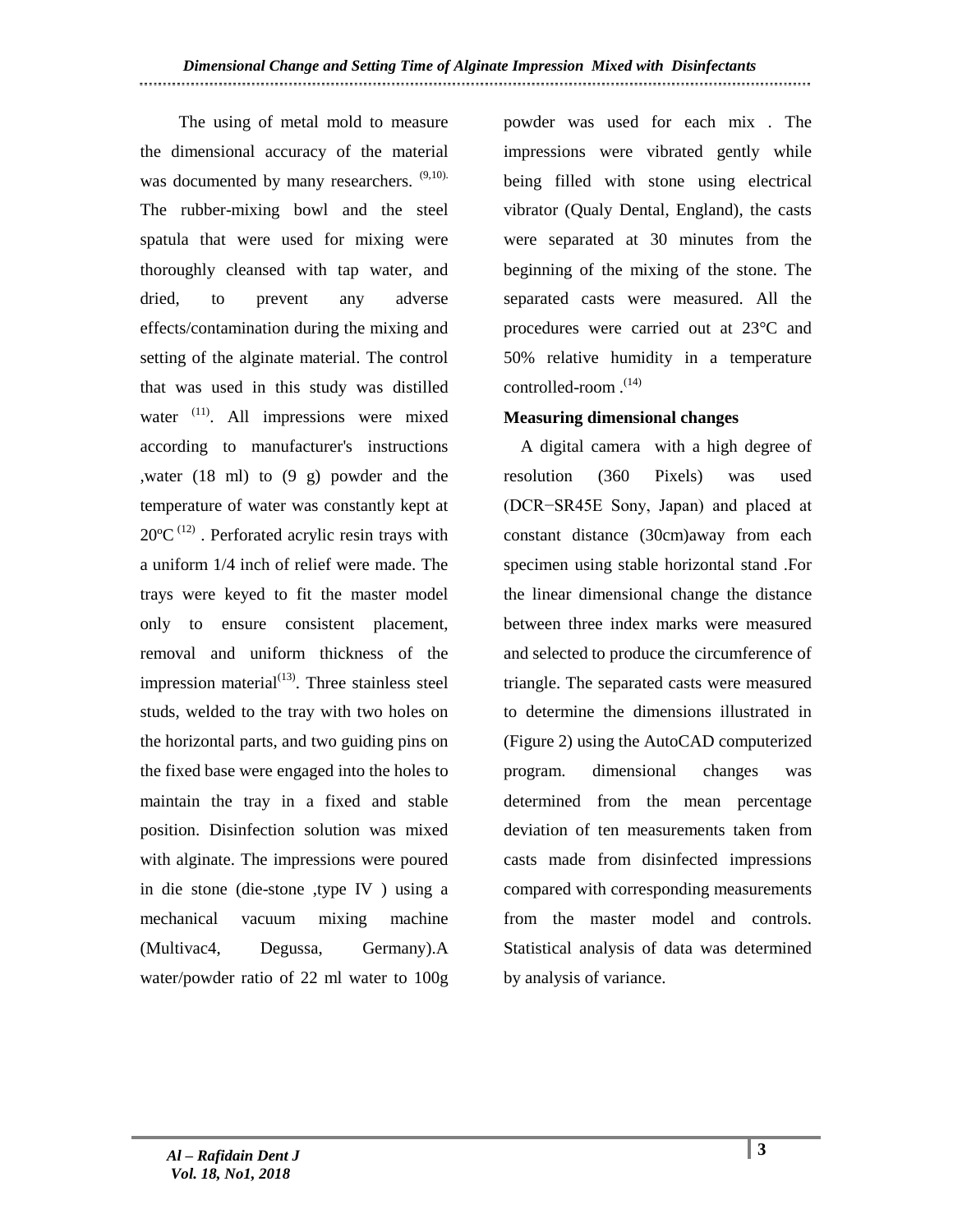

Figure (2): Measurement of dimensional accuracy

#### **Measurement of Setting Time**

 Setting time was tested according to the method introduced by Lemon et al.(15) The impression material was mixed for 60 seconds and syringed on the surface of a flat glass slab. Sixty seconds after mixing, the flat end of a polished poly (methyl methacrylate) rod measuring 6 mm in diameter and 10 cm in length was placed in contact with the exposed surface of the material and then immediately withdrawn. This procedure was repeated at 3-second intervals in the early stages of setting and at 1-second intervals at the later stages until the impression material no longer adhered to the

end of the rod. Setting time was established as beginning at the start of the mix and ending at the point at which the impression material no longer adhered to the end of the rod.

## **RESULTS**

## **A. Evaluation of dimensional change**

 0.5 % chlorhexidine gluconate was found to produce the least dimensional changes in all the impression materials. 0.5% sodium hypochlorite produced the maximum changes. The dimensional changes, however, were minimal and statistically insignificant (Tables 1, 2) .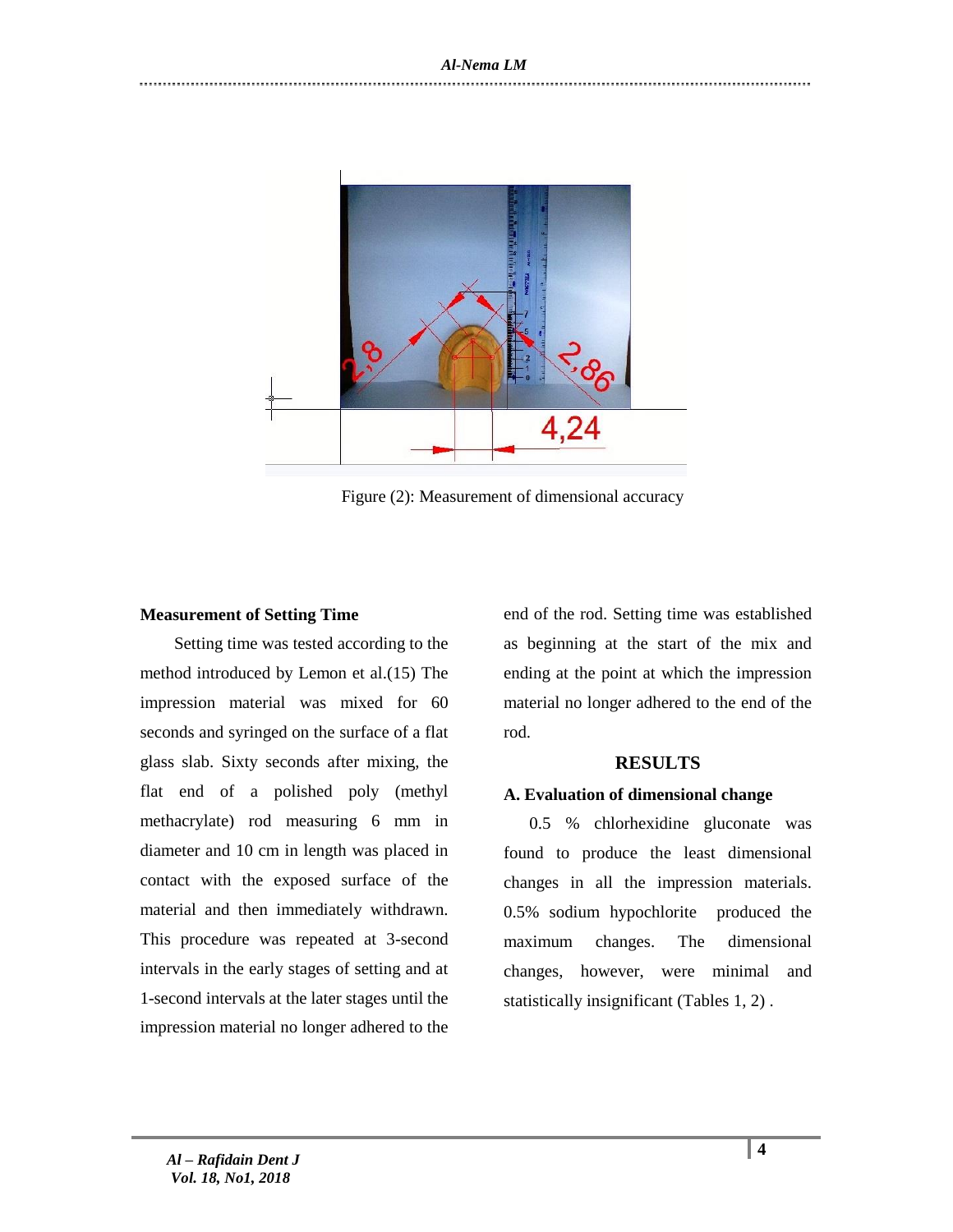| Table (1). Descriptive Statistics of difficultional change |     |         |                       |  |
|------------------------------------------------------------|-----|---------|-----------------------|--|
| Groups                                                     | No. | Mean    | <b>Std.</b> Deviation |  |
| Control                                                    | 10  | 100.270 | $+1.4553$             |  |
| <b>I</b> odine                                             | 10  | 100.890 | $+1.4783$             |  |
| Chlorhexidine                                              | 10  | 100.830 | $+1.3801$             |  |
| Sodium Hypochlorite                                        | 10  | 101.300 | $+1.3960$             |  |

Table (1): Descriptive Statistics of dimensional change

| Table (2): One–way ANOVA of dimensional change |                   |    |                |         |            |
|------------------------------------------------|-------------------|----|----------------|---------|------------|
| SOV                                            | Sum of<br>Squares | Df | Mean<br>Square | F-value | $p$ -value |
| <b>Between Groups</b>                          | 5.379             | 3  | 1.793          | 0.879   | 0.461      |
| Within Groups                                  | 73.411            | 36 | 2.039          |         |            |
| Total                                          | 78.790            | 39 |                |         |            |

No significant difference existed  $(p > 0.05)$ 

## **B .Evaluation of setting time:**

 There was a significant difference among the tested groups in the setting time (Tables 3,4).It has been found that mixing the alginate with the disinfectant agents such as sodium hypochlorite and chlorhexidine

solutions resulted in acceleration of the setting time of alginate compared to the control specimen. While mixing alginate with iodine disinfectant solution prolonged the setting time (Figure 3).

| Table (3): Descriptive Statistics of Setting Time |     |         |                       |  |
|---------------------------------------------------|-----|---------|-----------------------|--|
| Groups                                            | No. | $Mean*$ | <b>Std. Deviation</b> |  |
| Control                                           | 10  | 155.00  | $+5.774$              |  |
| <b>I</b> odine                                    | 10  | 166.00  | $+8.097$              |  |
| Chlorhexidine                                     | 10  | 135.50  | $+6.433$              |  |
| Sodium Hypochlorite                               | 10  | 85.50   | $+4.972$              |  |

\*Mean Measurement unit in seconds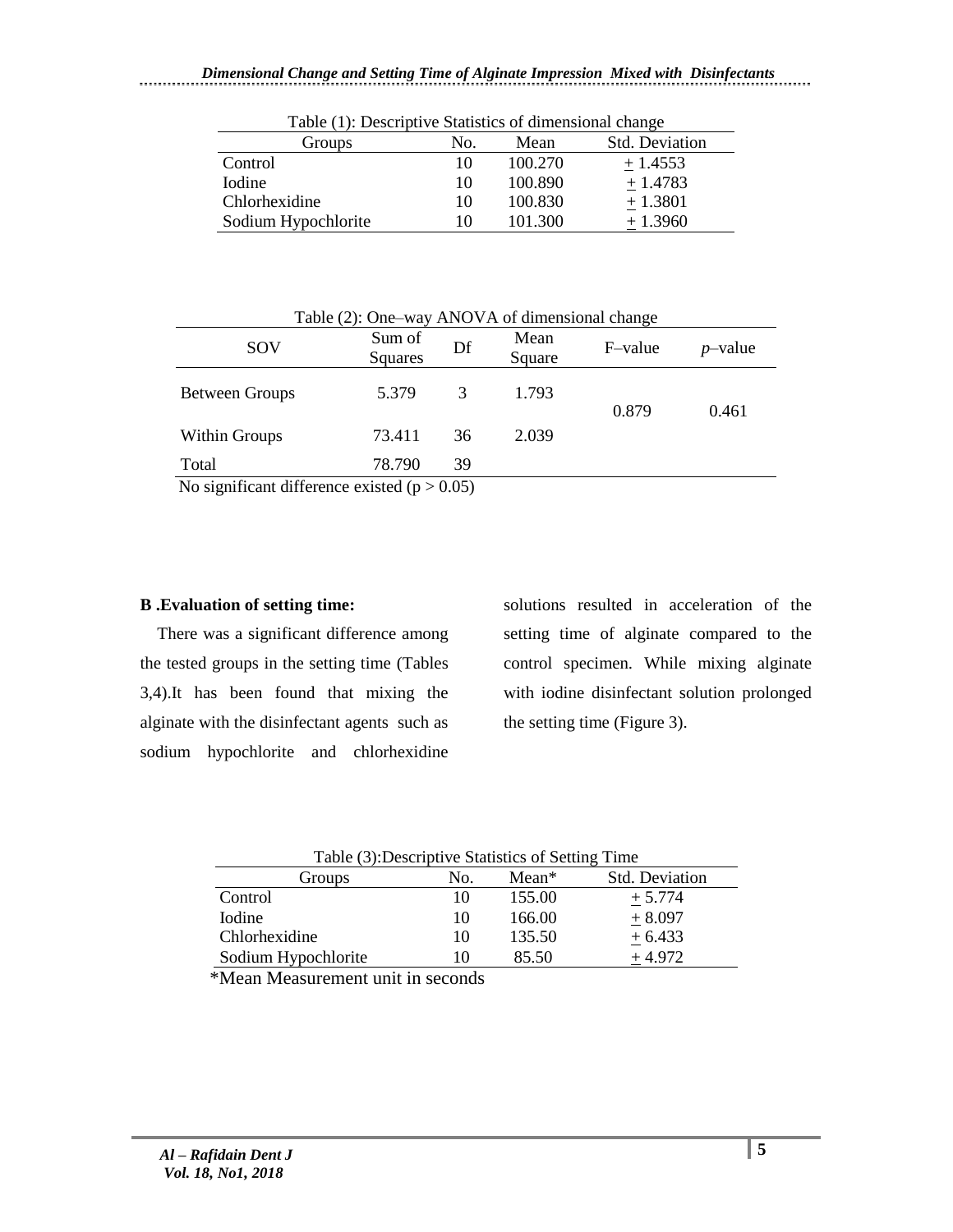| Table (4):One-way ANOVA of Setting time |                   |    |                |         |                 |  |
|-----------------------------------------|-------------------|----|----------------|---------|-----------------|--|
| SOV                                     | Sum of<br>Squares | Df | Mean<br>Square | F-value | <i>p</i> -value |  |
| <b>Between Groups</b>                   | 38105.000         | 3  | 12701.667      | 307.919 | $0.000*$        |  |
| Within Groups                           | 1485.000          | 36 | 41.250         |         |                 |  |
| Total                                   | 39590.000         | 39 |                |         |                 |  |

\* Significant difference existed at  $p < 0.01$ 



C- control, CHX – Chlorhexidine, I- Iodine, Naocl- Sodium Hypochlorite

Figure (3): Duncan of Setting time of alginate mixed with disinfectants.

# **DISCUSSION**

 The use of impregnated alginate with the antimicrobial compounds, if proven to be antiseptic as claimed, is advantageous for many reasons, such as time, accuracy, convenience and effectiveness of infection control.  $(16,17)$ .

 Regarding the three types of disinfectants, the results of this study showed that mixing alginate with disinfectant solutions had no effect on the accuracy of irreversible hydrocolloid impression material. It is most convenient because the surface of the impression need not be subjected to a chemical disinfection that may not always reach the internal portion to attack entrapped microbes. In conclusion, the three-dimensional accuracy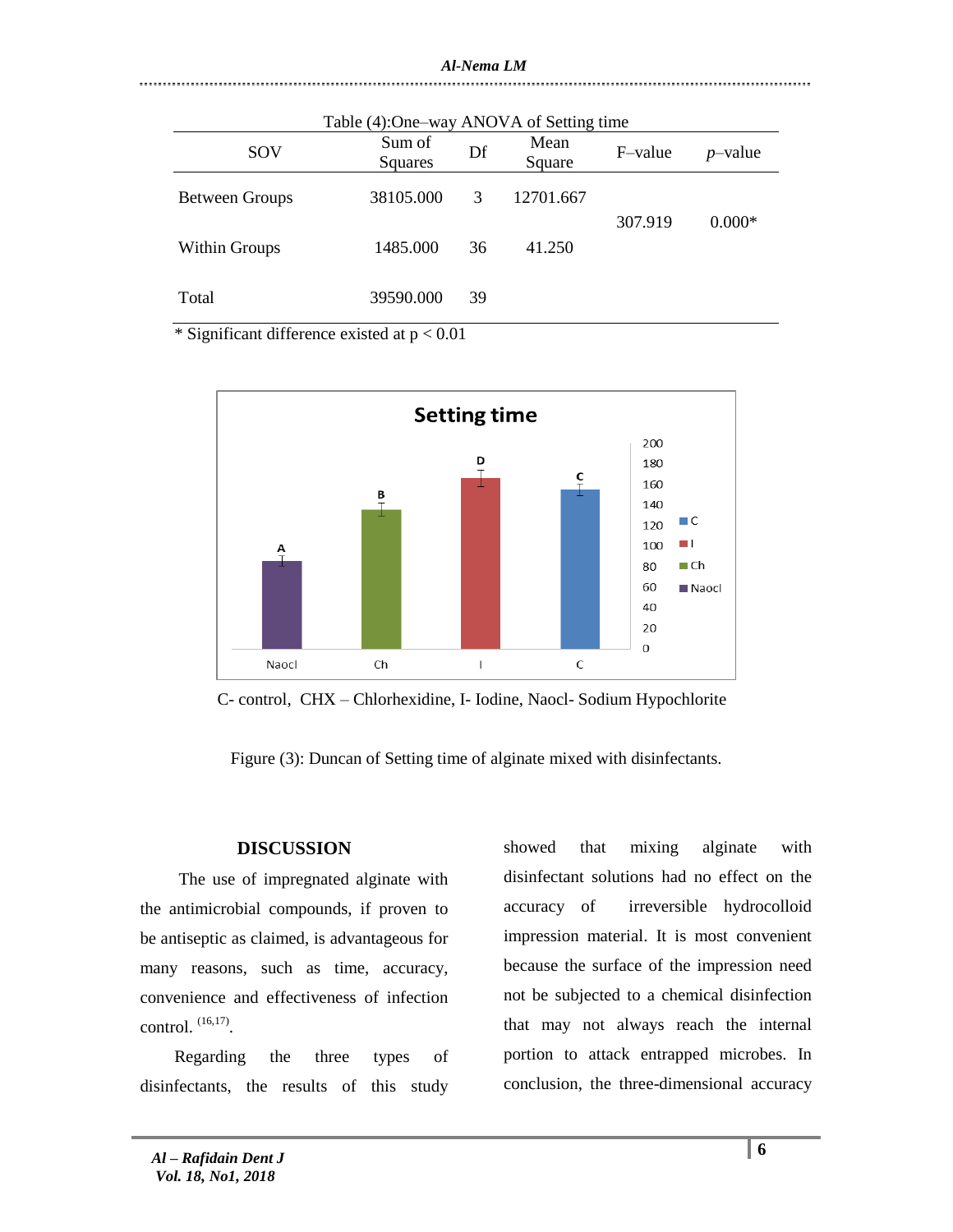of the irreversible hydrocolloid was not influenced, even if disinfectants solutions served as the mixing liquid. $(12,18)$ 

 The acceleration of the setting time resulted from mixing the alginate with the disinfectant agents could be explained, that sodium phosphate which control the setting characteristics of alginate materials (inhibitor of the reaction) sediments down wards while the other reactive components sediments upwards, so there will be sufficient calcium ions that required to complete the cross linking of alginate chains and thus accelerate the setting time of the material. (14)

## **CONCLUSION**

 No significant differences in dimensional changes were found between the control alginate and self-disinfecting alginate. However ,there are significant differences in setting time.

# **REFERENCES**

- 1. Beyerle MP, Hensley DM, Bradley DV Jr, et al. Immersion disinfection of irreversible hydrocolloid impressions with sodium hypochlorite. Part 1: Microbiology. Int J Prosthodont. 1994;7:234–238.
- 2-Jamani KD. The effect of pouring time and storage condition on the accuracy of irreversible hydrocolloid impressions. Saudi Dent J.2002;14(3): 126-30.
- 3.Taylor RL, Wright PS, Maryan C.

Disinfection procedures :their effect on the dimensional accuracy and surface quality of irreversible hydrocolloid impression materials and gypsum casts. Dent Mater 2002;18:103-110.

- 4.Wood PR (1992). Cross infection control in dentistry: A practical illustrated guide. London: Wolfe.
- 5.Touyz LZ, Rosen M (1991). Disinfection of alginate impression material using disinfectants as mixing and soak solutions. J Dent 19:255.
- 6.Rosen M, Touyz LZ (1991). Influence of mixing disinfectant solutions into alginate on working time and accuracy. J Dent 19:186-8.
- 7.Poulos JG, Antonoff LR (1997). Disinfection of impressions. Methods and effects on accuracy. N Y State Dent J; 63:34-6.
- 8.Russell AD, Day MJ. Antibacterial activity of chlorhexidine.J Hosp Infect. 1993;25:229–238.
- 9. Alubaidi AW . Prosthetic application of experimental modeling wax with some additives. M.Sc. thesis, University of Mosul, College of dentistry ,2008.
- 10.Ahmad Z M ,Al-Ali A A , Sheet O A. Linear Dimensional Change and Accuracy of Fit of Positive Pressure; Thermo-Formed Prosthodontic Materials. Al-Rafidain Dent J. 2012; 12(2): 206-217.
- 11.Danish M, Syed HA, Ashar A. Dimensional changes in alginate impression